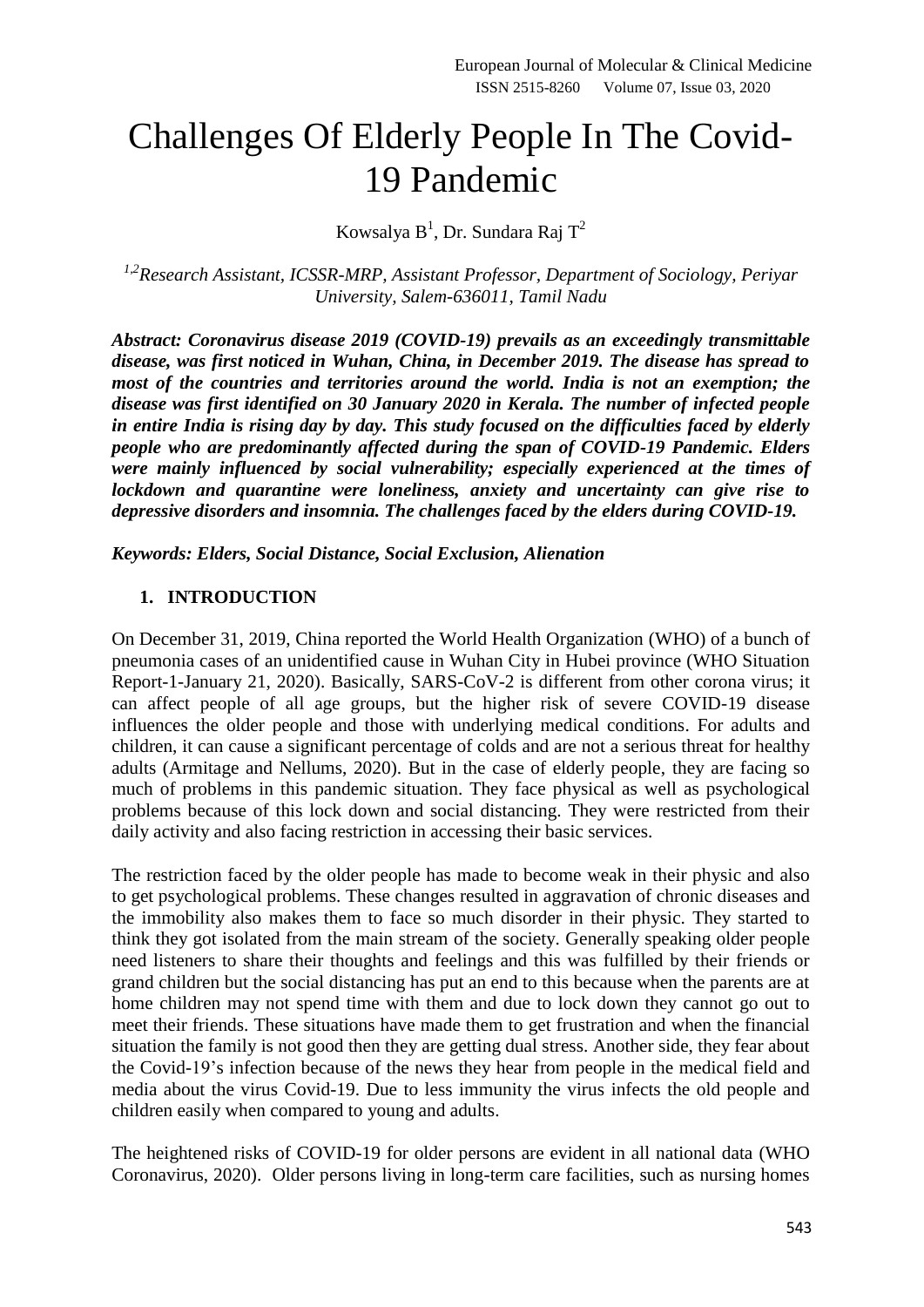and rehabilitation centers, are particularly vulnerable to infection and difficult outcomes from COVID-19 (WHO interim guidance, 2020). Older people, particularly affected by COVID-19 need special attention during the COVID-19 crisis, and should hear their voices, respect their opinions and concerns must be heard. Isolation is the known temporary precautions for this pandemic. Unfortunately, elders face difficulties in self-isolating them. Care giving of grandchildren, a role undertaken by some older persons, can augment the risk of COVID-19, as it makes it impossible for older persons to self-quarantine (Lloyd-Sherlock, 2020). In addition, the higher mobility of younger family members living under the same roof adds additional risk of infection for older persons.

# **2. THEORETICAL APPROACHES TO THE STUDY**

Gerontology, study of ageism has many theories for understanding and analysis the problems and solutions for the elderly in all circumstances. Although, the area of study touches various types of theories like social exchange theory, salutogenic theory, mistreatment interpersonal theory, social learning theory, stressed caregiver theory, etc. it mainly focuses on the salutogenic theory and the social exchange theory [\(Skinner, 1996\)](https://www.ncbi.nlm.nih.gov/pmc/articles/PMC7247489/#bib0090). The other theories like Caregiver Stress Theory explains that elder mistreatment occurs when a vulnerable elderly was under the care and control of an adult family member at home may not be able to manage their care giving responsibilities. The elderly person is considered as dependent on the caregiver who becomes frustrated and abusive because of the continuous caretaking needs of the un-well care recipient**.** Social Learning Theory (Bandura, 1973) is an explanation that has been focus to elder mistreatment that has been influenced through various types of theories like the Cycle of Violence Theory**,** Social Learning Theory and the Intergenerational Transmission of Violence Theory.

#### *Salutogenic Theory*

The salutogenic theory recommended that stressors violating one's sense of unity may comprise his/her comprehensiveness, manageability, and meaningfulness of a person if no appropriate coping strategy was developed. The control belief, or the sense of mastery, has been recognized as an indicator of resilience. For older adults, resilience represents the ability to return to the equilibrium when difficulties occur and has been found as a predictor for health status, especially mental health [\(Skinner, 1996\)](https://www.ncbi.nlm.nih.gov/pmc/articles/PMC7247489/#bib0090). With better resilience, older adults may compensate their loss of functional capacity and physical health. Moreover, older adults with better resilience tend to attain better health outcomes, such as successful aging, less depressive mood, and longevity (Sales, & Mayordomo, 2015). The COVID-19 pandemic has caused widespread fear and stress, which extensively challenges the resilience of older adults.

The fear, stress, loneliness, and social isolation or self quarantine of older adults during this COVID-19 pandemic may undermine their resilience and further lead to risk their health and well-beings as the consequence. Older people used to obtain various home or community services and were encouraged to interrelate with their relatives, friends, or neighbors in the daily life cycle, but the COVID-19 pandemic suspended many of these activities due to lockdowns, quarantine and social distancing. Preventing functional declines, frailty, anxiety, depressive moods, and social isolation has become significant but challenging tasks during COVID-19 spread [\(Chhetri et al., 2020\)](https://www.ncbi.nlm.nih.gov/pmc/articles/PMC7247489/#bib0010). Older people with multiple comorbid health conditions are the most vulnerable populations during the COVID-19 pandemic, so the serious psychological burden may result in extreme health risk for older adults. Older persons with cognitive impairment may have difficulties to understand trustable information related to COVID-19, to conduct self-protection, and their behavioral and psychotic indications may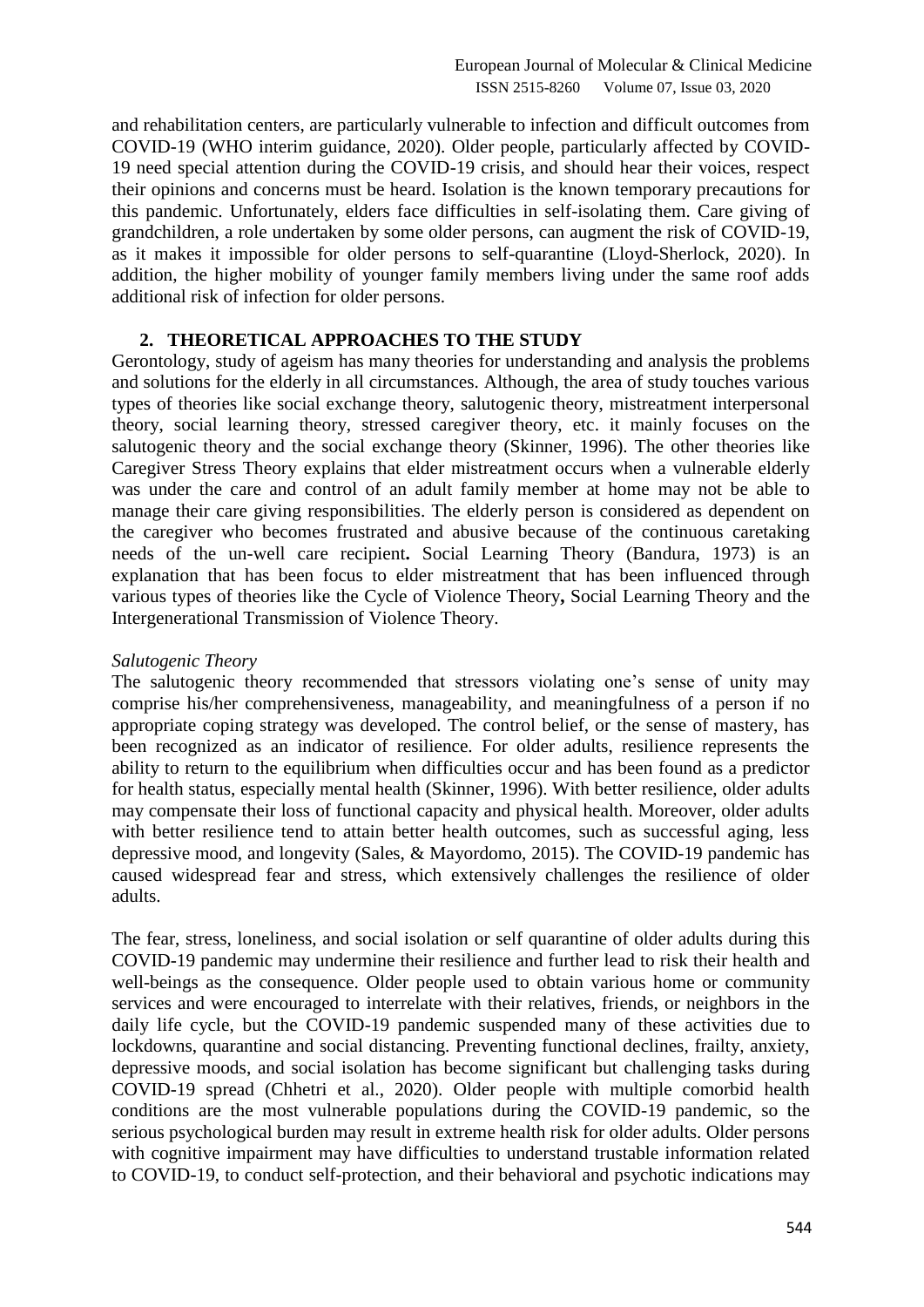aggravate when their usual and routine care services are not present [\(Lim et al., 2020\)](https://www.ncbi.nlm.nih.gov/pmc/articles/PMC7247489/#bib0030). As the lockdown, social distancing, and holdup of community activities continue, older adults are of greater risk of infirmity, anxiety, depression, and cognitive declines that challenges their ability of returning to normal daily life.

#### *Social Exchange Theory*

The present paper is based on social exchange theory to understand ageing, as this theory is not confined to describing the behaviour of only aged persons. In fact, the processes and outcomes identified could be relevant to any individual experiencing comparable changes in resources. This theory can be used in explaining selected facets of social interaction between different generations (Phillips, 1986). Social exchange theory provides a more detailed explanation of why individuals behave as they do in particular situations. Social exchange theory uses the principles of economics to explain family experiences. Social behavior is considered an exchange of material and non‐material goods. Material goods include things like money, living arrangements, inheritance, and non‐material goods include approval, prestige, etc. Persons that receive a lot from others are under pressure to give much to them in return (Homan, 1974). In elder mistreatment, there is a need to look at both the older adult and the trusted other in order to most fully understand the dynamic. Looking at the older adult is not blaming the victim but respecting that fact that, as an adult, relational dynamics are not unidirectional. Therefore, these theories strongly propose for this study.

# *India and COVID-19*

The disease has widely spread across 210 countries around the world, with a total of more than eleven million confirmed cases. In India, the disease was first identified on  $30<sup>th</sup>$  January 2020 in Kerala in a student who returned from Wuhan, China (India today, 28.3.2020). The total number of confirmed affected people is 721310 till now  $07<sup>th</sup>$  July 2020 (Ministry of [Health and Family Welfare, 2](https://www.mohfw.gov.in/)020) across India. After the first three cases identified during 30<sup>th</sup> Jan -3 Feb 2020, there were no more active confirmed COVID-19 cases for about a month. The COVID-19 cases again appeared from  $2<sup>nd</sup>$  March 2020 onwards. These cases are connected to people who have been evacuated or have arrived from COVID19 affected countries. From 20 March 2020, there is an exponential growth in the daily number of COVID19 cases in India. According to the reports of the government the elders, who comprise 10% of whole India's population, accounted for over 50% of the country's Covid-19 deaths. Besides, 73% of Covid-19 deaths were among those with co-morbidities. People aged 60 to 74 years comprising 8% of the total population accounted for 38% of Covid-19 deaths. Those above 74 years, representing 2% of population, constituted 12% of total deaths. The analysis as the novel coronavirus death toll rose to 5,598 with 204 more fatalities, while 8,171 new cases took the total number of infections to over 1.98 lakh. Covid-19 fatality rate of 2.82% is among the lowest in the world, compared to a global fatality rate of 6.13%. India's Covid-19 fatality per lakh population was 0.41, against 4.9 globally (Times of India, June, 2020).

According to the data from health ministry report, over 83% of Covid-19 cases in India are below the age of 60 years. The majority of people nearly 41% infected by Covid-19 in the country are in the age group of 21-40 years. While the elderly are said to be the most vulnerable to the disease, people above 60 years account for only 17% of total cases in the country till April 2020. This implies others are also susceptible and the younger age group, particularly in the 21-40, may be more representative of foreign travelers seen to be the source of Covid-19 in India. . (Times of India, April, 2020).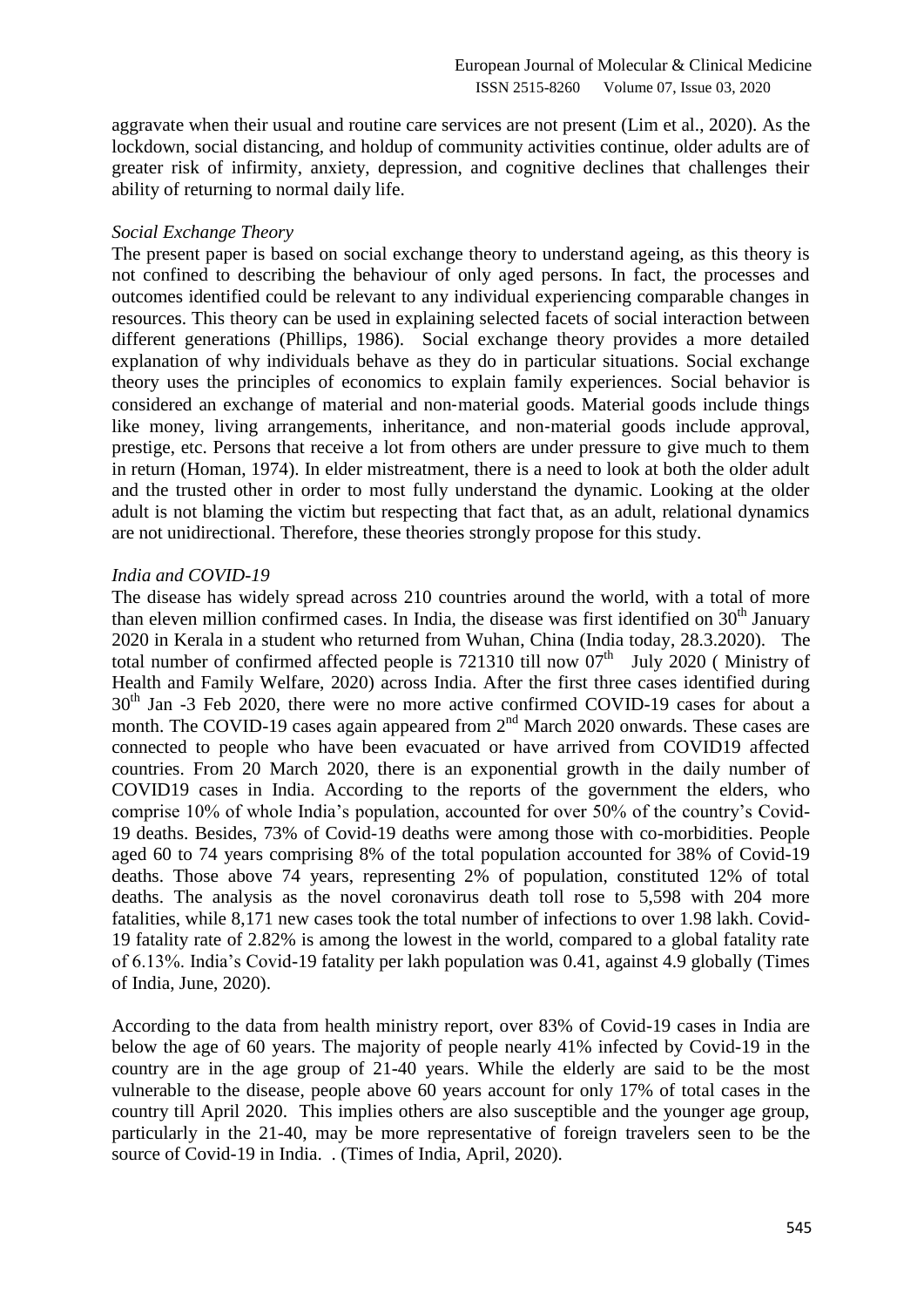An age profile analysis of all the positive cases of Covid-19 cases in India so far shows 8.61% of positive cases are in between 0-20 years, 41.88% cases in the age group of 21-40, 32.82% in 41-60 and 16.69% in the people are above 60 years of age (Updates on COVID-19, Ministry of Health and Family Welfare). Another statistic also refers that the deaths in elderly adults reports high. According to the IDSP analysis, the age-wise breakup of deaths shows that 0.54 percent of deaths were in children aged less than 14 years, 2.64 percent of death in people aged between 15-29, 10.82 percent of death in people aged 30-44 years, 32.79 percent in the 45-59 age group, 39.02 per cent in the 60-74 age group and 12.88 per cent in people aged over 75 years [\(Integrated Disease Surveillance Programme, 2020\)](https://idsp.nic.in/)

#### *Impact of Social Distancing on Elders*

Social distancing is the strongly known temporary remedy to stop spreading virus. Social distancing is when people stay apart (6 feet) they are less likely to be exposed to the virus. COVID-19 is spread through respiration. This includes coughing, sneezing, or otherwise touching surfaces where the virus lives for several days. Very few people may have affected by the virus but may not have any symptoms, which means that everyone must follow safe and hygiene protocols. Many assisted living communities across the country are requiring of mandatory 14-day quarantine for anyone who leaves the community. This would minimize their chances of spreading the virus to someone if they are confined to their area. Post lockdown, many elders are feeling isolated and are susceptible to depression, especially those living alone. Simple pleasures like morning walks, going to the market or visiting their grandchildren are now curtailed. With most elders, their part time daily help are also no longer coming into their homes, adding to both physical and mental strain on them.

# *COVID-19 and Older Persons*

COVID-19 was presumed to be more threatening to elderly persons since it was first reported, with the mean age of patients being 49-55 years. (Zhang Q, 2020). There are both physical and social reasons. Older people don't have strong immune power so they are more vulnerable to infectious disease. They're also more likely to have issues such as heart disease, lung disease, diabetes or kidney disease, which weaken their body's ability to fight against infectious disease. It causes higher mortality among older persons, particularly in persons with underlying medical conditions, such as cardiovascular disease, chronic respiratory disease, diabetes, and cancer.

The half of the deaths are occurring among senior citizens and government has been repeatedly asked to stay home even after the unlocking process began which shows that there is a significant proportion of mortality in the 45-59 age group. Due to the Covid-19 crisis and lockdown-oriented rules and regulations have forced most of the older persons to live in isolation, with life of 69% of them affected adversely during the current situation, revealed a survey report released on Saturday, done by an NGO Agewell Foundation. Data from the survey conducted during the first two weeks of June, on over 5000 elderly respondents in all over parts of the country and the report has explained that 71% elderly respondents said that cases of elder abuse have increased during lockdown period (Livemint, 13.1.2020). Among them 58% claimed that interpersonal relationships were the main factor responsible for fast increasing incidence of elder abuse in families. It has been noticed that due to coronavirus a negative atmosphere has been twisted around elder persons, who are turned as soft target of coronavirus. Even younger family members are hesitating to become close to their own elder family members. Older persons are not alone facing social limitations but also family limitations, imposed by their own respective families. Older persons under medical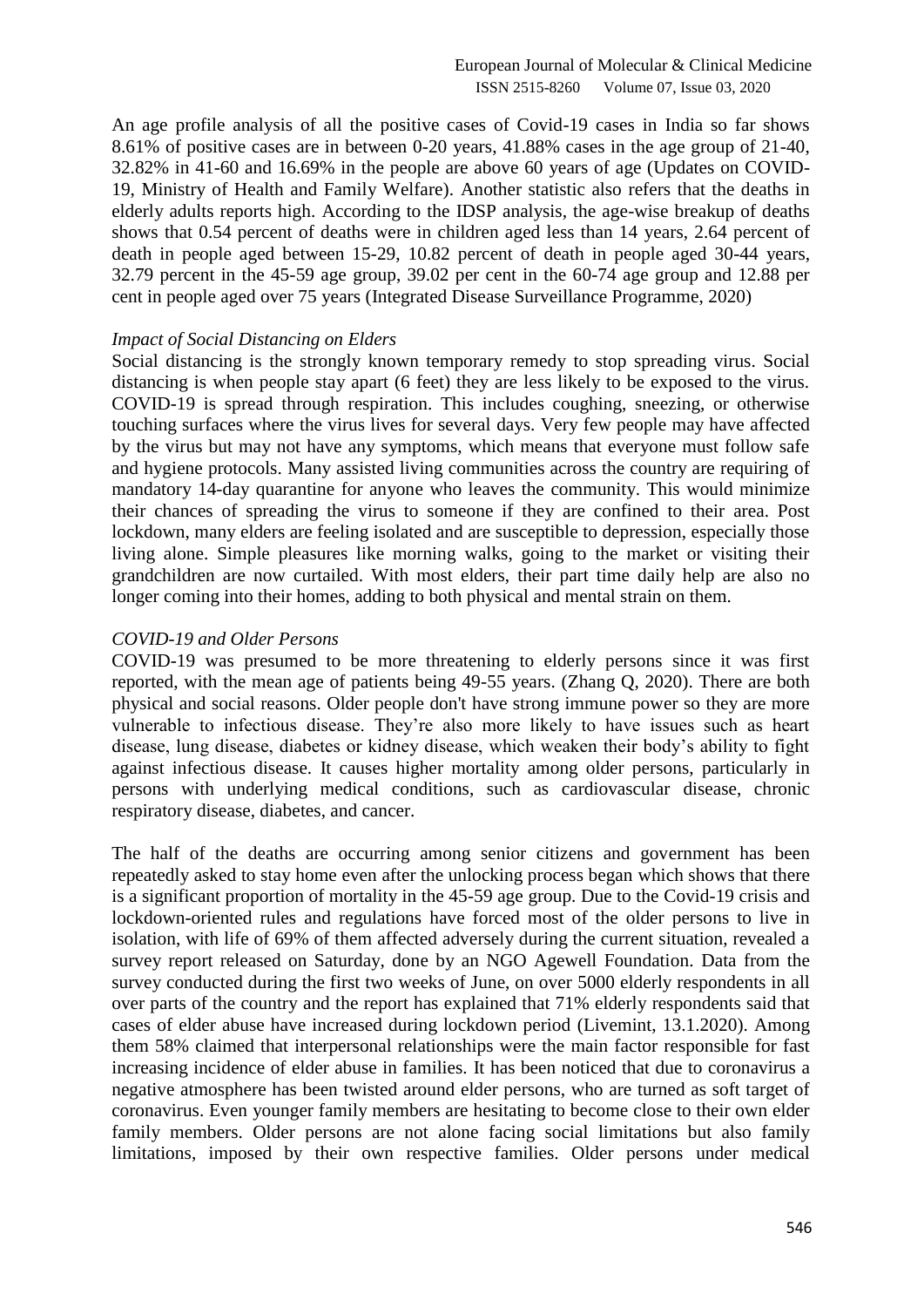complications are not able to make health checkup with their doctors. They are not able to interact and share their worries with their friends or relatives.

For many elders, health is influenced more by their regular activities than by medical interferences. Changes in the types of foods taken due to changes in the availability of food during isolation orders may precipitate the exacerbation of heart failure, for example. Lack of physical exercise due to lockdown at home may lead to deconditioning with following weakness and falls. Elders with medical, cognitive, or social weakness have less reserve to compensate when their homeostasis is threatened. When facing the challenges of social isolation, they are particularly vulnerable to rapid declines. When health issues occur, fear of gaining medical facilities may prevent people from getting the care they need a likely contributor to anecdotal reports of marked declines in hospitalization for non COVID serious illness that have been observed in some hospitals. Moreover, the telephone and video alternates for in-person examination pose special challenges for some older adults. Hearing loss, cognitive destruction, and unfamiliarity with new technological devices may compromise their ability to effectively use these modalities. Yet another problem for many older adults was they have become the only source of connection with the medical care system.

# *Elders in Isolation*

As elderly people act as caregivers of grandchildren when parents go to work, it is very difficult for them to make social isolation, home confinement and quarantine. So, we need specific interventions to support grandfathers, grandmothers and to support people who must work during pandemic. There is a higher risk of infection for elderly who live in rest homes, nursing homes and similar facilities. Unfortunately, these institutions can act as an incubator of infection. Once again, the greater the age, the higher the risk and the presence of more than one disease could lead them to a situation of complete dependency from the outside and from professionals. So, old adults who live in the institution need to be protected and they need to be supported with physicians and nurses (National Institute of Mental Health and Neuro Sciences (NIMHANS).

In the outbreak, there is the need to share information and to spread new information in a very quick way, but elderly people face great barriers to access information with new media, mainly due to a "digital divide". According to salutogenic theory the elderly could also face great barriers to access to the health service and support, including an age-based discrimination, also for diseases and disorders different from the ones caused by COVID-19 (mental health diseases, cardiovascular diseases, tumors, and other age-related disorders). During quarantine, specific attention should be paid to old adults with disabilities. For them, social distance, the use of protective masks and gloves could be very disabling, because it could reduce their communication power.

#### *Exclusion from the family due to Social Distancing.*

A series of challenges have occurred in the emergence of the COVID-19 pandemic, including Economic well-being, mental health, Vulnerability, Abuse and neglect and Responders**.** At the same time, the COVID-19 pandemic has placed a spotlight on the harmful effects of ageism on older peoples. Similarly social exchange theory uses the principles of economics to explain family experiences. Older adults with good economic status can manage the pandemic. In other hands people with poor financial status will face a drastic downfall which leads them to live in sufferings. Normal middle-class elder adult can lose their job or his health may not support after the recovery from infection. If the family sole support was an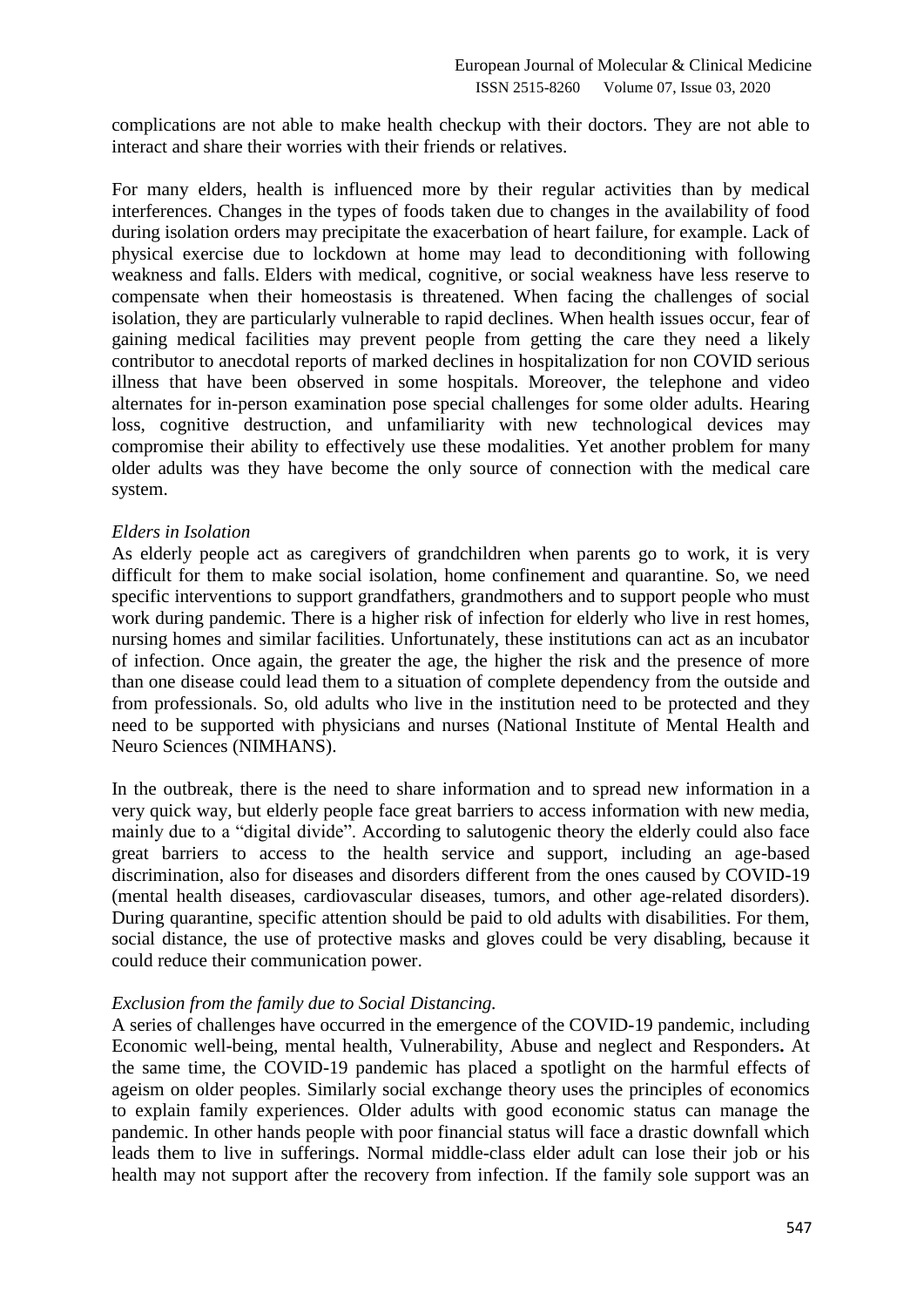elder adult, it will definitely make an impact on their whole family. It will have a harder time to reentering the workforce People of all ages are currently affected by the record-breaking unemployment rates brought on by COVID-19-related business closed. In this current situation and for the present study area, social exchange theory is appropriate.

#### *Disruption in Usual Services*

In this lockdown period, staying in a particular place orders and the closing of companies or industries have prevented many people from having their preexisting physical, emotional, and social requirements met through aging network services and the medical care system. Many of the organizations that "serve vulnerable seniors are scrambling to regulate and minimize possible damage" Due to self isolation, volunteer drivers, many of whom are older adults, cannot fulfill their coursework. The social exchange theory besides expecting decrease in communication also analyses the associated reasons. These changes to diet programs can cause older adults with a limited budget to rely on processed foods, making it difficult to achieve sufficient nutrition. Alterations in diet can lead to difficulties with underlying health conditions. Many home care agencies are struggling to maintain clients and workers because both groups are opting out of routine care arrangements in fear of spreading of the virus. This lack of attention to personal care, medication arrangement, and diet will lead to deterioration of health condition and the need for more health oriented supportive services in the long term.

# *Emotional Effects from Increased Isolation and Anxiety*

The salutogenic theory explains that the Social isolation and loneliness both have been interlinked to negative physical and mental health outcomes, such as increased in depression and anxiety and increased risk of hypertension, cardiovascular issues, obesity and even death. Before this period of continued social distancing, social isolation was disproportionately affecting older adults because of limitations in social networks, living arrangements, and lack of wide transportation. During this pandemic, older adults have advised stricter social distancing, and they were first encouraged to stay home. Older adults who have been in a prolonged period of isolation may face health effects. The impact of this period of self isolation or lockdown on future physical and emotional well being of older adults is yet to be determined.

#### *Ageism*

The risk of increasing rigorous illness from COVID-19 and of dying from it increases with age (Hans, [2020\)](https://www.tandfonline.com/doi/full/10.1080/08959420.2020.1770032). This statistical association has led to number of highly problematic policy proposal and comments revealing underlying ageist attitudes and promoting age prejudice. Such attitudes are based on negative stereotypes of the health and functioning of older adults. Older adults may encounter stronger internal and external ageism. Approach and actions in connection to this pandemic have been attributed to reduce concern about and value attributed to older people. Countries were slow to treat on old people. Treatment and mitigation procedures have been more sufficiently developed for children and youth in certain hospitals.

#### *Mental Support*

Older adults, especially in isolation and those with cognitive decline may become more angry, anxious, stressed, agitated and withdrawn during self isolation and quarantine. It is necessary to provide practical and emotional support through informal networks and health professionals. Sharing simple facts about regular happenings and giving clear information about how to reduce risk of infection in words older people with/without cognitive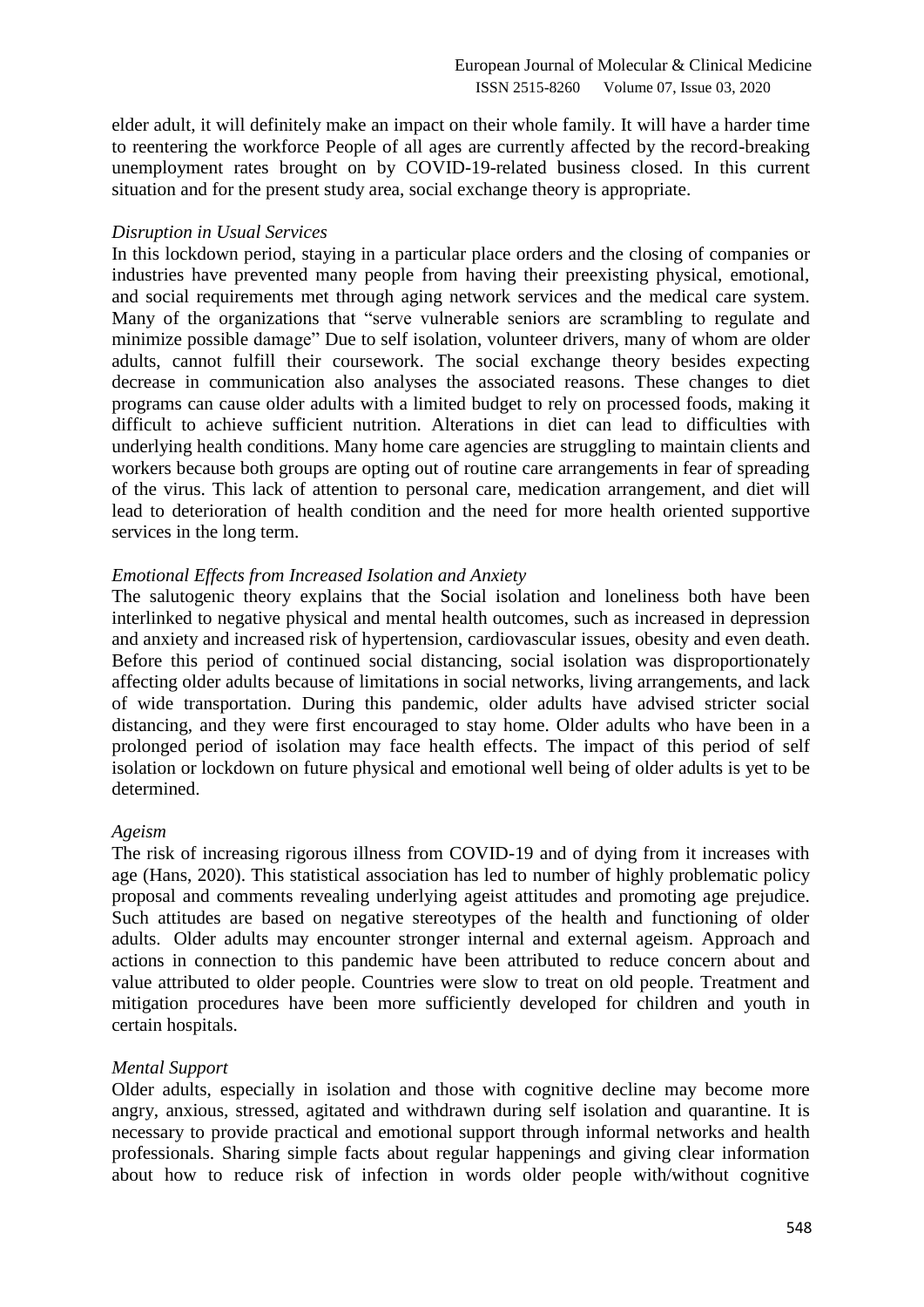impairment can understand the situation. Repeat the information whenever necessary. Instructions should be communicated in a clear, concise, respectful and patient way. Information through writing or pictures may also be helpful for older peoples. Engaging family members and other supporting networks in explaining information and helping people to practice preventive measures like hand washing, keeping social distance etc…

If they have an underlying health issues, make sure to have full access to medications that they are currently performing. Always be prepared to get emergency help if needed, like touch with taxi, food deliveries and requesting medical assist. All necessary medical utilities and requirements should backup for up to two weeks. Learn few simple physical exercises to workout at home in quarantine or isolation period. Apart from these methods Debanjan Banerjee a geriatric psychiatrist at the National Institute of Mental Health and Neurological Sciences, Bengaluru has suggested some radical advice for elders to stay focus and alert on this pandemic.

Weakness is one of the most important issues faced by elders that are related to movement restriction, malnutrition and poor immunity. Weakness leads to loneliness and isolation with poor nutrition. Sensory problems that having difficulties in vision, hearing etc… can prevent them from taking sufficient precautions. Poor cognitive abilities like memory power, processing speed, thinking capacity and communication can prevent them from understanding and follow the prevention measures. People with dementia might have behavioral issues and wandering nature that can be a great challenge of keeping they isolated. Social distancing alone might not always be possible because, multiple people of various specialties mixed up in their care. It is necessary that elderly should be aware and updated with genuine information about the infection and the spread through a variety of modes.

Social vulnerability, especially experienced at the times of lockdown and quarantine were loneliness, anxiety and uncertainty can give rise to depressive disorders, insomnia and chronic stress. The Grief and bereavement due to loss or keeping distance from their loved ones can be foremost and prolonged. If the stress is prolonged, it can increase the risk for post-traumatic stress syndrome. The elderly is prone to chronic bronchitis, obstructive lung disease and common cold leading to chronic cough, sore throat and flu-like indications which overlap with those of COVID-19. These can be easily misguided with COVID-19 leading to social segregation and impaired mental well-being. Overcrowding and lack of self care in old age homes are other main contributing factors for spread of disease.

# **3. CONCLUSION**

COVID-19 carries significant mental health hazards. There is a scarcity of research addressing the mental health issues during the COVID-19 pandemic for all age group people. Unfortunately, older adults who have contracted the coronavirus may have increased in health vulnerabilities. Current data indicates that most cases that contract COVID-19 will see a full recovery, but the long-term effects of the issue are not fully determined, particularly for patients who need more special care. It is probable that these ongoing health difficulties will disproportionately affect older people who have been weak and more likely to die from virus related complications. People who need the use of ventilators are more likely to experience damage to the lungs and not all the cases will return to full functionality. Additionally, researchers are concerned that COVID-19 may be associated with cardiac injury, as preliminary data indicate that COVID-19 may cause heart damage in patients with and without previous heart problems.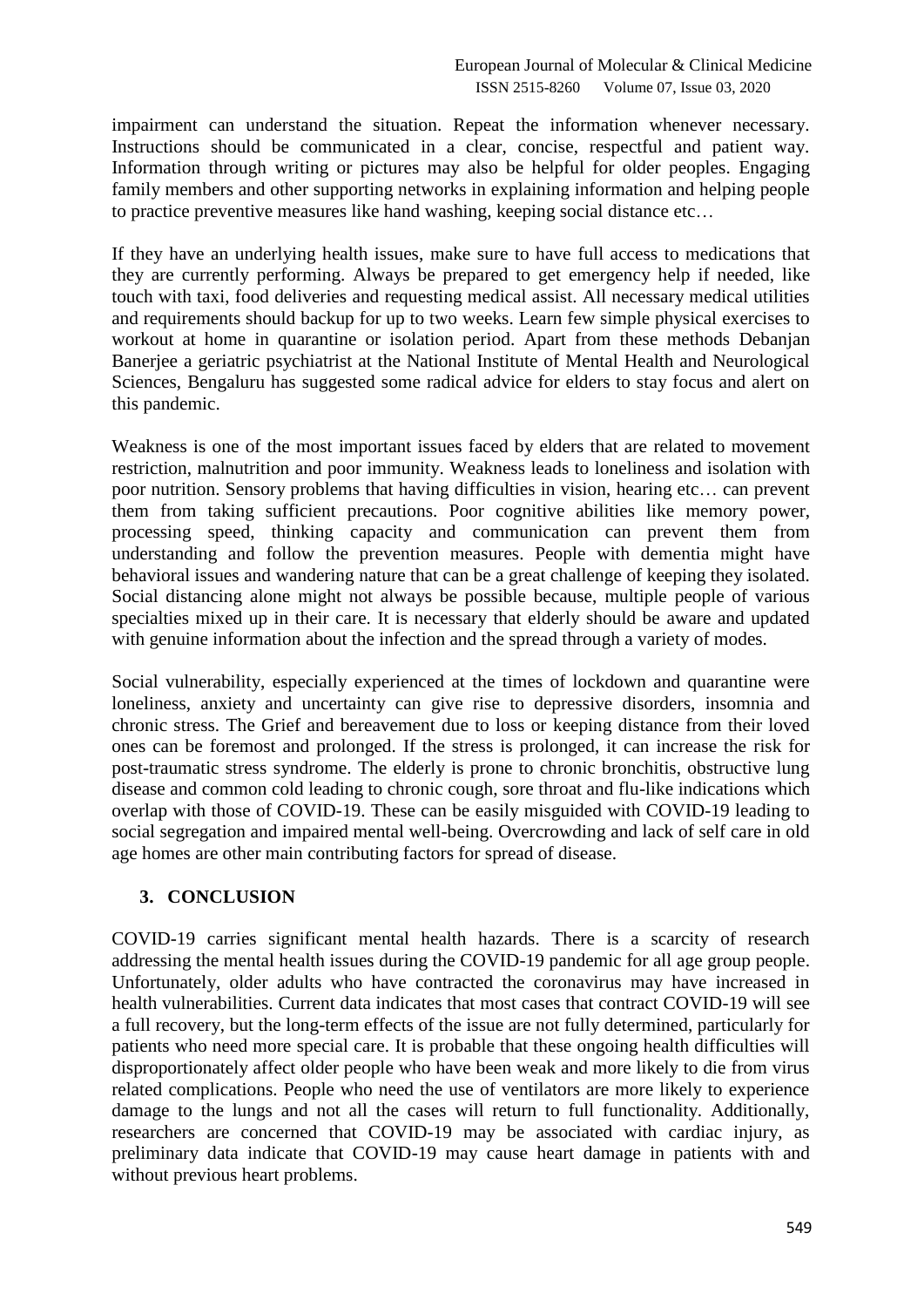As the mortality and morbidity statistics are reaching new peaks every day, isolation and lockdown states are inevitable and getting prolonged, recreational opportunities for people are lessened and the financial crisis is building in, mental health issues are likely to grow exponentially. There is a need to understand the mental perspectives of elder people in respond to COVID-19 and possible measures to cope with the pandemic for their effective management. The mental health issues faced by older people can be immediate (short-term) or remote (long-term). Present records collected from past few months' addresses only the immediate mental health concerns. Hardly, it is essential to analysis the long-term mental health structure of COVID-19 infection. Nothing is identified about the after effects of novel coronavirus infection. Hence, there is a need for extensive and immediate research in terms of its impact on various groups of populations with special reference to elder people.

# **4. REFERENCES**

- [ 1] Novel, Coronavirus [2019-nCoV]. Situation Report-1 World Health Organization (WHO), January 21, 2020
- [ 2] WHO. Coronavirus. [Online]. Available from: https://www.who.int/healthtopics/
- [ 3] Coronavirus. [Cited on 14 March 2020].
- [ 4] Lai, C.C., Shih, T.P., Ko, W.C., Tang, H.J., Hsueh, P.R.,. Severe acute respiratory a. syndrome coronavirus 2 (SARS-CoV-2) and corona virus disease-2019, 2020
- [5] World Health Organization. [2020]. Infection prevention and control guidance for longterm care facilities in the context of COVID-19: interim guidance, 21 March 2020
- [ 6] Armitage, R. & Nellums, L. B. COVID-19 and the consequences of isolating the elderly. *Lancet Publ. Health* [2020].
- [ 7] Chen Y, Liu Q, Guo D. Emerging coronaviruses: Genome structure, replication,
- a. and pathogenesis. J Med VIROL 2020.
- [ 8] Coronavirus Disease [COVID-19]. Pandemic, WHO (accessed on 3rd April, 2020)
- [ 9] Banerjee, D., [2020]. How COVID-19 is overwhelming our mental health. Nat. India.
- [10] Retrieved March, 26
- [ 11] [Novel Coronavirus \[2019-nCoV\].](https://www.who.int/docs/default-source/coronaviruse/situation-reports/20200127-sitrep-7-2019--ncov.pdf) Situation Report-7 World Health Organization (WHO), January 27, 2020
- [ 12] Ministry of Health and Family Welfare, Coronavirus updates in India ; [https://www.mohfw.gov.in/#state-data,](https://www.mohfw.gov.in/#state-data) 2020
- [ 13] Al Jazeera, [China's National Health Commission news conference on coronavirus](https://www.aljazeera.com/news/2020/01/chinas-national-health-commission-news-conference-coronavirus-200126105935024.html) -. January 26, 2020
- [ 14] Lloyd-Sherlock & Ebrahim & Geffen & McKee, Bearing the brunt of covid-19: older people in low and middle income countries, 13 March 2020
- [ 15] Countries where Coronavirus has spread World meter. Web source www.worldometers.com. Accessed March 27, 2020.
- [ 16] Chhetri J.K., Arai., Chan P., Sriyani Gunaratne P., Assantachai P. Setiati S Prevention of COVID-19 in older adults: A brief guidance from the International Association for Gerontology and Geriatrics Asia/Oceania region. The Journal of Nutrition, Health & Aging. 2020
- [ 17] Lim W.S., Assantachai P., Liang C.K., Auyeung T.W., COVID-19 and older people in Asia: AWGS calls to actions. Geriatrics & Gerontology International. 2020
- [ 18] Times of India, 10% of India's population above 60 accounts for 50% of Covid deaths
- [19] Web source www.indiatimes.com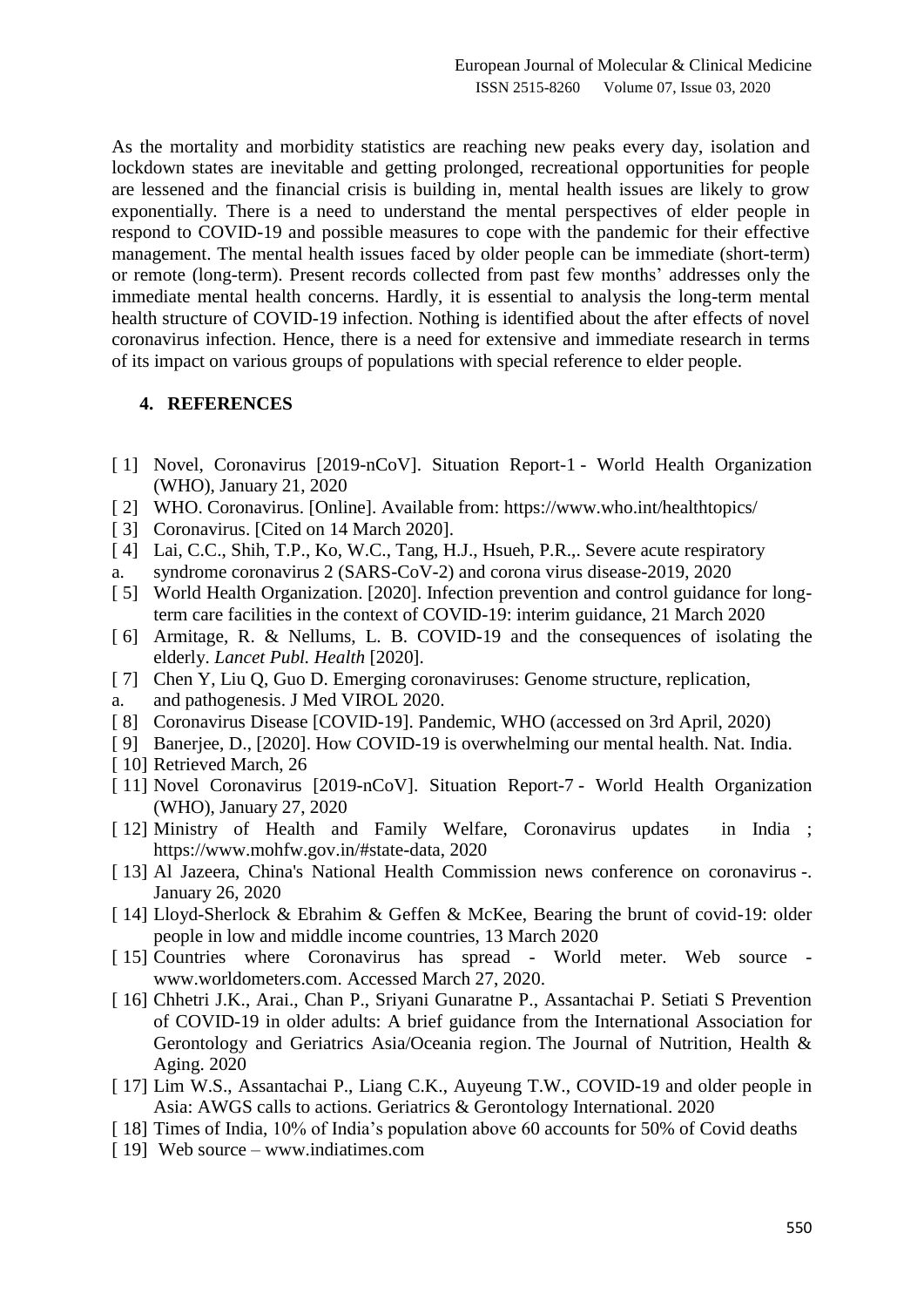- [20] India's daily Covid deaths have more than doubled in 6 weeks, positivity rate too on the rise, Integrated Disease Surveillance Programme (IDSP) Web source – **[www.idsp.nic.in](http://www.idsp.nic.in/)** . 2020
- [ 21] Updates on COVID-19, Ministry of Health and Family Welfare, Press Information Bureau, Delhi , 04 APR 2020
- [ 22] Kerala reports first confirmed coronavirus case in India India News. https://www.indiatoday.in/india/story/kerala-reports-first-confirmed-novel-coronaviruscase-in-india-1641593-2020-01-30. Accessed March 28, 2020.
- [ 23] Mental Health in the times of COVID-19 Pandemic, Department of Psychiatry,
- [ 24] National Institute of Mental Health and Neuro Sciences (NIMHANS) April 2020
- [ 25] Zhang Q, Song W. The challenges of the COVID-19 pandemic: Approaches for the elderly and those with Alzheimer's disease. *MedComm*. 2020
- [ 26] Bhatnagar T, Murhekar M V, Soneja M, et al. Lopinavir/ritonavir combination therapy amongst symptomatic coronavirus disease 2019 patients in India: Protocol for restricted public health emergency use. *Indian J Med Res*. 2020
- [ 27] Bandura, A. [1978]. Social learning theory of aggression. *Journal of communication, 28*(3),
- [ 28] Hans-Joerg Ehni, Six Propositions against Ageism in the COVID-19 Pandemic, Journal of Aging & Social Policy, 03 Jun 2020
- [ 29] Homans, George C. [1974]. Social Behaviour: Its Elementary Forms. New York: Harcourt, Brace and World.
- [ 30] Van, Doremalen, N. *et al*. Aerosol and surface stability of SARS-CoV-2 as compared with SARS-CoV-1. *New Engl. J. Med.* (2020)
- [ 31] Covid-19 pandemic worsened situation of elderly in India: Report
- [ 32] Web source www.livemint.com 13.06.2020
- [ 33] COVID-19 Coronavirus Pandemic [2020]. Web source www.worldometers.info. Cited 29 Mar 2020
- [ 34] Covid-19: Why social distancing is a big worry for senior citizens
- [ 35] https://economictimes.indiatimes.com/news/politics-and-nation/covid-19-why-socialdistancing-is-a-big-worry-for-senior-citizens/articleshow/7486656
- [ 36] Is India entering stage 3 of covid-19 outbreak? IndiaToday. https://www.indiatoday.in/programme/to-the-point/video/is-india-entering-stage-3-of-
- [ 37] Covid-19-outbreak-1661544-2020-03-30. Accessed April 1, 2020.
- [ 38] Lebret, S. *et al*. [2006]. Elderly suicide attempters: Characteristics and outcome. *Int. J. of Geriatr. Psych.* 21, 1052-1059
- [ 39] Centers for Medicare & Medicaid Services. Medicare telemedicine health care provider factsheet. [https://www.cms.gov/newsroom/fact-sheets/medicare-telemedicine-health](https://www.cms.gov/newsroom/fact-sheets/medicare-telemedicine-health-care-provider-fact-sheet)[care-provider-fact-sheet.](https://www.cms.gov/newsroom/fact-sheets/medicare-telemedicine-health-care-provider-fact-sheet) Published 17 March 2020. Accessed April 2, 2020.
- [40] CDC [2020]. Mental health and coping during COVID 19 web source [www.adultmentalhealth.org.](http://www.adultmentalhealth.org/) Cited 29 Mar 2020
- [ 41] Goyal, K, Chauhan P, Chhikara K, Gupta P, Singh MP [2020]. Fear of COVID 2019: first suicidal case in India. Asian J Psychiatry 49:e10198[9Google Scholar](http://scholar.google.com/scholar_lookup?title=Fear%20of%20COVID%202019%3A%20first%20suicidal%20case%20in%20India&author=K.%20Goyal&author=P.%20Chauhan&author=K.%20Chhikara&author=P.%20Gupta&author=MP.%20Singh&journal=Asian%20J%20Psychiatry&volume=49&publication_year=2020)
- [ 42] Phillips, L. R. Theoretical explanations of elder abuse: [1986]. Competing hypotheses and unresolved issues. Anburn House Publishing Company.
- [43] Skinner E.A. A guide to constructs of control. Journal of Personality and Social Psychology. 1996 71:549–570. [\[Google Scholar\]](https://scholar.google.com/scholar_lookup?journal=Journal+of+Personality+and+Social+Psychology&title=A+guide+to+constructs+of+control&author=E.A.+Skinner&volume=71&publication_year=1996&pages=549-570&pmid=8831161&)
- [44] Sales A., Mayordomo T. The effects of instrumental reminiscence on resilience and coping in elderly. Archives of Gerontology and Geriatrics. 2015; 60(2):294–298. doi: 10.1016/j.archger.2014.12.001 [\[Google Scholar\]](https://scholar.google.com/scholar_lookup?journal=Archives+of+Gerontology+and+Geriatrics&title=The+effects+of+instrumental+reminiscence+on+resilience+and+coping+in+elderly&author=J.C.+Mel%C3%A9ndez&author=F.B.+Fortuna&author=A.+Sales&author=T.+Mayordomo&volume=60&issue=2&publication_year=2015&pages=294-298&pmid=25555754&doi=10.1016/j.archger.2014.12.001&)